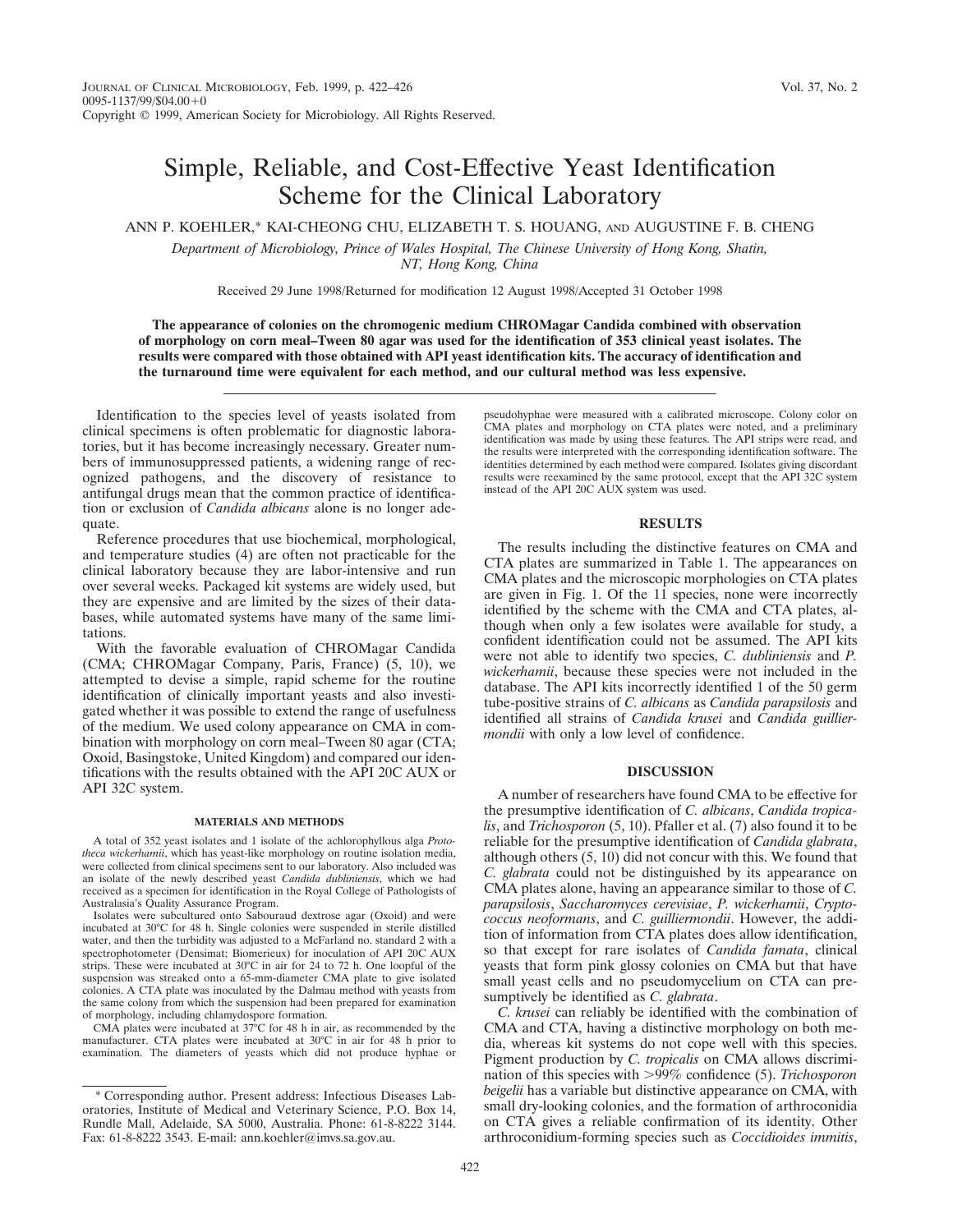|  |  |  |  |  |  |  |  |  |  |  | TABLE 1. Identification of clinical veast isolates by API kits or the combination of CMA plus CTA, including growth characteristics on these media |  |  |
|--|--|--|--|--|--|--|--|--|--|--|----------------------------------------------------------------------------------------------------------------------------------------------------|--|--|
|--|--|--|--|--|--|--|--|--|--|--|----------------------------------------------------------------------------------------------------------------------------------------------------|--|--|

| Species (no. of strains)  | Colony characteristics on CMA                                                                                                                     | Morphologic features on CTA                                                                                                                                                                     | Identification with CMA<br>plus CTA                                     | Identification by API 20C AUX or API<br>32C system                     |
|---------------------------|---------------------------------------------------------------------------------------------------------------------------------------------------|-------------------------------------------------------------------------------------------------------------------------------------------------------------------------------------------------|-------------------------------------------------------------------------|------------------------------------------------------------------------|
| C. albicans (50)          | Apple green colonies; consistent<br>distinctive appearance                                                                                        | Chlamydospores present, although $>2$ days required<br>for some strains; abundant pseudohyphae, some<br>true hyphae, clusters of blastospores along<br>pseudohyphae; distinctive appearance     | Accurate identification<br>with both                                    | Identified one strain as C. parapsilosis                               |
| $C.$ glabrata $(116)$     | Large pale pink to purple glossy<br>colonies                                                                                                      | No pseudohyphae or hyphae; yeast cells are $\sim$ 2.5 $\times$<br>$4 \mu m$ ; consistent distinctive appearance                                                                                 | Accurate identification.<br>morphology essential                        | Identified all strains as C. glabrata                                  |
| C. tropicalis (87)        | Dull blue, sometimes pink, colonies;<br>all developed purple halo of<br>pigment that diffused into<br>surrounding agar; distinctive<br>appearance | Abundant pseudohyphae often radiating with<br>clusters of blastoconidia at the center; variable<br>appearance                                                                                   | Accurate identification<br>with CMA                                     | Identified all strains as C. tropicalis                                |
| $C.$ krusei $(6)$         | Large, flat, spreading, pale pink<br>colonies with matt surfaces;<br>distinctive appearance                                                       | Extensive branched pseudomycelium with chains of<br>elongate cells giving tree-like appearance; clusters<br>and chains of blastospores along pseudohyphae;<br>consistent distinctive appearance | Accurate identification<br>with both                                    | Strains identified as C. krusei with<br>50% confidence                 |
| C. parapsilosis (47)      | Off-white to pale pink colonies;<br>variable appearance                                                                                           | Branched chains of elongated cells with clusters of<br>blastospores along them; occasional giant cells;<br>variable appearance                                                                  | Not always able to<br>identify                                          | Identified all strains as C. parapsilosis                              |
| C. guilliermondii (5)     | Small pink to purple colonies;<br>variable appearance                                                                                             | Pseudohyphae with clusters of blastospores; variable<br>appearance                                                                                                                              | Not always able to<br>identify                                          | API 32C identified strains with 53.7%<br>confidence                    |
| $C.$ dubliniensis $(1)$   | Dark green colonies                                                                                                                               | Abundant chlamydospores present; abundant<br>pseudohyphae, some true hyphae, clusters of<br>blastospores along pseudohyphae                                                                     | Identification with both<br>for the strain<br>examined                  | Not in API database; identified as<br>Candida sake with low confidence |
| Trichosporon spp.<br>(37) | Tiny, rough, dry-looking, dirty blue-<br>to-grey colonies, distinctive<br>appearance                                                              | Pseudomycelium and abundant true mycelium<br>breaking up into arthrospores; distinctive<br>appearance                                                                                           | Accurate identification<br>with both                                    | Identified all strains as T. beigelii                                  |
| C. neoformans (2)         | Pink colonies, sometimes mucoid                                                                                                                   | No pseudohyphae or hyphae; Large spherical yeast<br>cells $\sim$ 3–7.5 $\mu$ m in diameter; distinctive<br>appearance                                                                           | Accurate identification,<br>morphology essential                        | Identified as C. neoformans                                            |
| S. cerevisiae (2)         | Small purple colonies                                                                                                                             | Oval cells with very short multilateral budding                                                                                                                                                 | Accurate identification<br>of strains examined,<br>morphology essential | Identified one strain as Cryptococcus<br>laurentii                     |
| P. wickerhamii (1)        | Large, variably sized spherical cells,<br>some containing sporangia;<br>distinctive appearance                                                    | Large, variably sized spherical cells, $2-16 \mu m$ , some<br>containing sporangia; distinctive appearance                                                                                      | Accurate identification,<br>morphology essential                        | Not in API database; identified the<br>strain as C. glabrata           |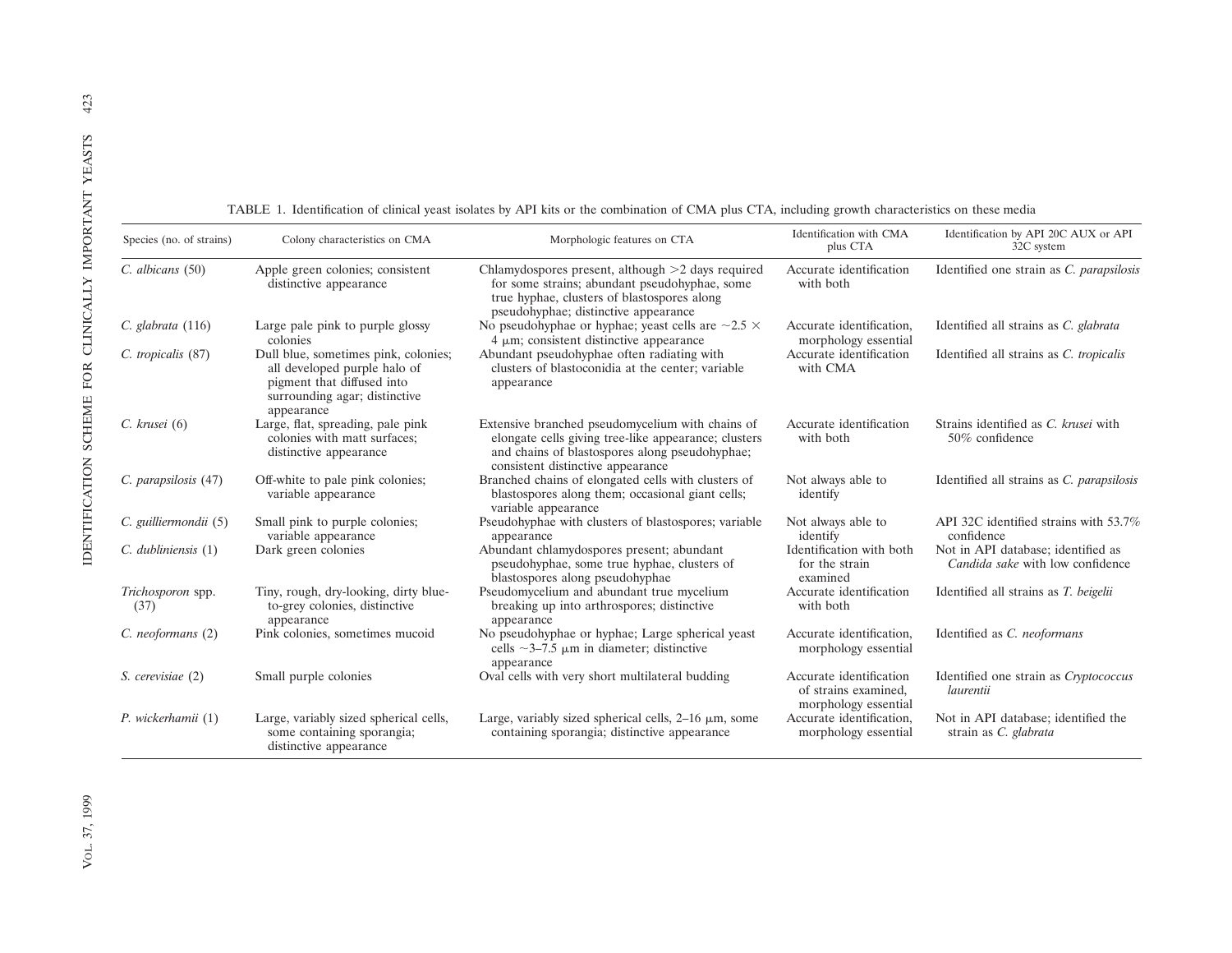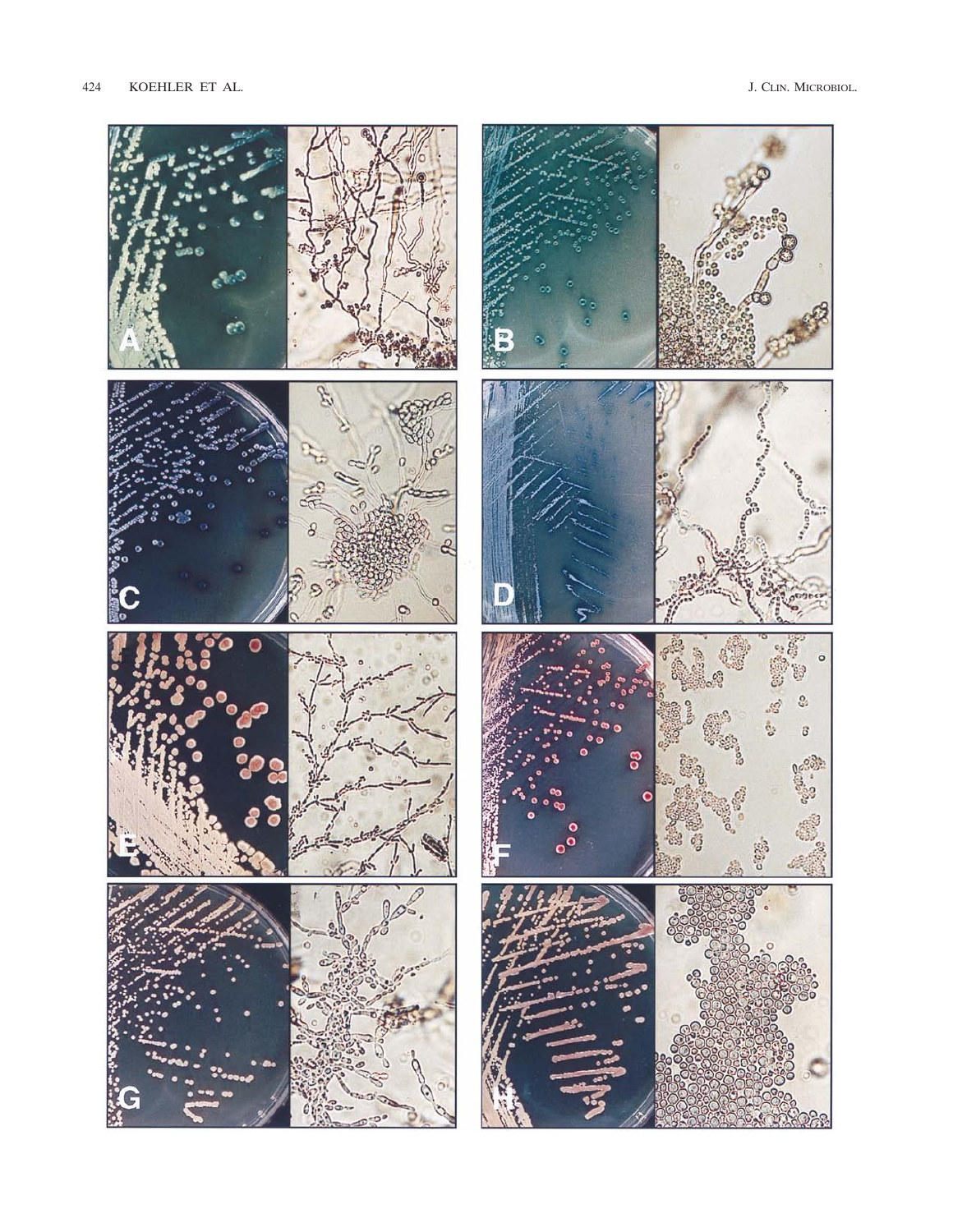

FIG. 1. Appearances of colonies on CMA (left; magnification,  $\times$ 1) and microscopic appearance on CTA (right; magnification,  $\times$ 400) after 48 h of incubation. (A) C. albicans. (B) C. dubliniensis. (C) C. tropicalis. (D) T. beigelii. (E) C. krusei. (F) C. glabrata. (G) C. parapsilosis. (H) C. neoformans. (I) C. guilliermondii. (J) S. cerevisiae. (K) *P. wickerhamii*.

which takes much longer than 2 days to form arthroconidia, and *Geotrichum candidum*, which is a mold, will not be confused with *Trichosporon* on this medium.

*C. neoformans* colonies on CMA are a nondistinctive pink and may be mucoid. Dalmau plate morphology reveals large round yeast cells, often with the presence of capsules, suggesting the identity of *C. neoformans*. The clinical importance of *C. neoformans* requires confirmation of its identity by serological or biochemical methods.

The achlorophyllous alga *P. wickerhamii*, which may cause wound infections and meningitis (2, 13), has a yeast-like colony morphology on Sabouraud and blood agars and can easily be mistaken for a yeast. The API 20C AUX and API 32C systems identify it as *C. glabrata* because both species assimilate only glucose and trehalose among the sugars in the panel and *P. wickerhamii* is not included in the databases. Without observation of morphology, it might be reported as *C. glabrata*, but on CMA distinctive sporangia varying in size from 5 to 25  $\mu$ m are readily observed.

Definitive identification of the newly described chlamydospore-positive, germ tube-positive species *C. dubliniensis* requires testing for  $\beta$ -glucosidase activity, an expensive and not widely available test  $(8)$ , or DNA fingerprinting, which demonstrates the nonreactivity of its DNA with a *C. albicans*specific oligonucleotide probe, Ca3 or 27A (6, 11, 12). Phenotypic tests would be more practical for clinical laboratory screening for this species. *C. dubliniensis* has much darker green colonies than *C. albicans* on CMA, and it usually produces abundant chlamydospores (1, 3, 11, 12). Chlamydospore formation in *C. dubliniensis* is radically different from that in *C. albicans*, with chlamydoconidia often attached in pairs, triplets, or larger clusters to the same suspensor cell rather than singly at the ends of hyphae or pseudohyphae as in *C. albicans* (1), although this characteristic may not be present in all strains (11). The formation of dark green colonies on CMA may be lost on repeated subculture or storage at  $-70^{\circ}$ C (11). It does not fluoresce under Woods lamp illumination on methyl blue-Sabouraud agar, unlike *C. albicans*, although this property may also be lost on subculture (3, 11). Only one isolate of *C. dubliniensis* was available to the researchers, and this strain had been subcultured a number of times, yet it retained the ability to form dark green colonies on CMA. The growth of *C. dubliniensis* at 42°C is poor relative to that of *C. albicans*, and *C. dubliniensis* not grow at all at 45°C, although some strains of *C. albicans* also fail to grow at this temperature (8). Differential growth at one of these temperatures has been suggested as a useful method for differentiation between the two species (1, 3, 8, 9, 11, 12). Carbohydrate assimilation patterns have been reported to be unstable (1, 11), although the failure of *C. to assimilate both xylose and*  $\alpha$ *-methyl-p-glucoside* compared with the utilization of one or both of these by *C. albicans* has been suggested as a useful test (9). It is important to differentiate between these species, because significant resistance to azoles has been reported in *C. dubliniensis* (12). We suggest initial screening with CMA and CTA and then confir